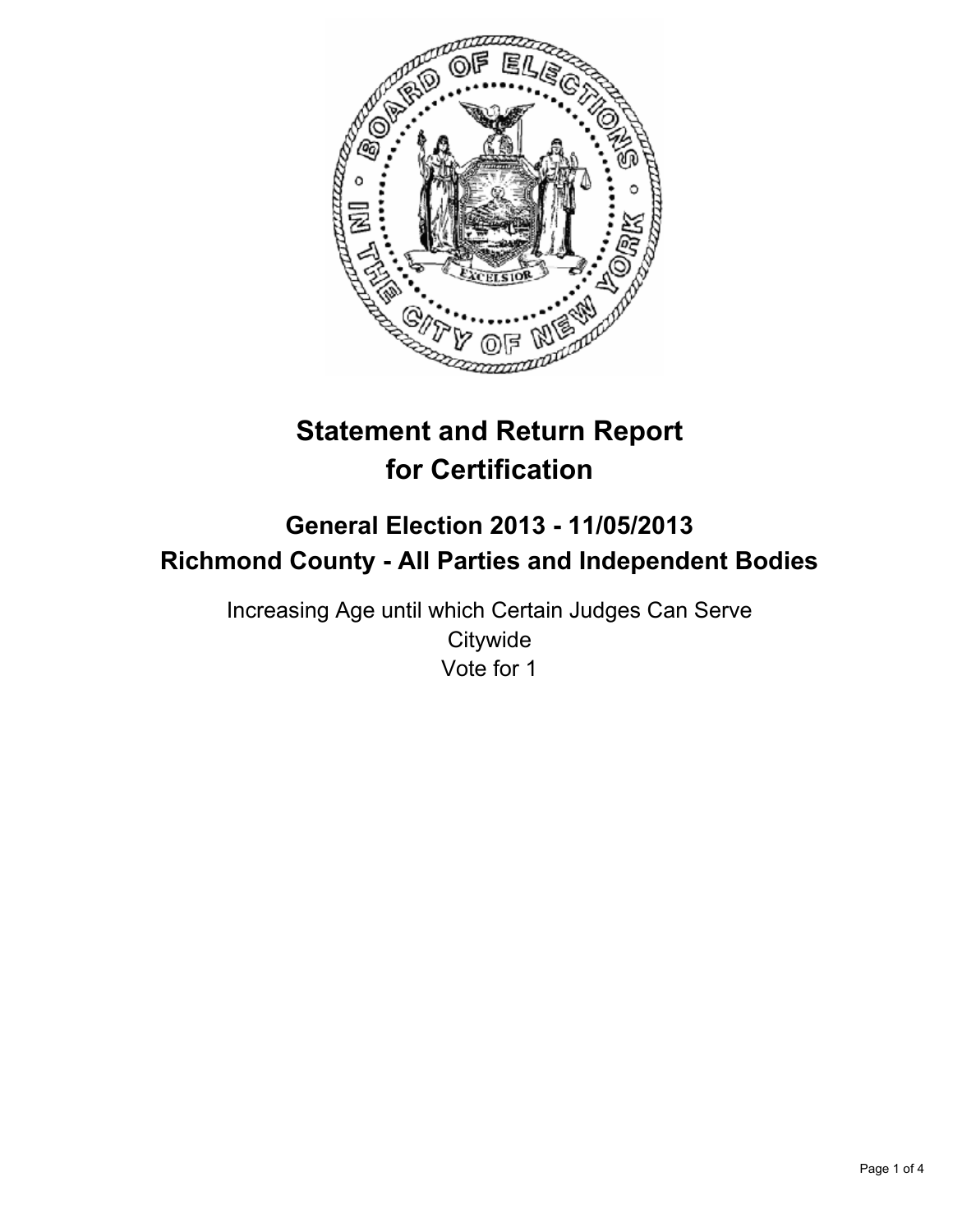

### **Assembly District 61**

| <b>PUBLIC COUNTER</b>                                    | 18,075 |
|----------------------------------------------------------|--------|
| <b>EMERGENCY</b>                                         | 0      |
| ABSENTEE/MILITARY                                        | 988    |
| <b>FEDERAL</b>                                           | 0      |
| SPECIAL PRESIDENTIAL                                     | 0      |
| AFFIDAVIT                                                | 160    |
| <b>Total Ballots</b>                                     | 19,223 |
| Less - Inapplicable Federal/Special Presidential Ballots | 0      |
| <b>Total Applicable Ballots</b>                          | 19,223 |
| <b>YES</b>                                               | 5,964  |
| <b>NO</b>                                                | 8,318  |
| <b>Total Votes</b>                                       | 14,282 |
| Unrecorded                                               | 4,941  |

### **Assembly District 62**

| <b>PUBLIC COUNTER</b>                                    | 21,122 |
|----------------------------------------------------------|--------|
| <b>EMERGENCY</b>                                         | 2      |
| ABSENTEE/MILITARY                                        | 762    |
| <b>FEDERAL</b>                                           | 0      |
| <b>SPECIAL PRESIDENTIAL</b>                              | 0      |
| AFFIDAVIT                                                | 107    |
| <b>Total Ballots</b>                                     | 21,993 |
| Less - Inapplicable Federal/Special Presidential Ballots | 0      |
| <b>Total Applicable Ballots</b>                          | 21,993 |
| <b>YES</b>                                               | 6,622  |
| <b>NO</b>                                                | 10,940 |
| <b>Total Votes</b>                                       | 17,562 |
| Unrecorded                                               | 4.431  |

### **Assembly District 63**

| PUBLIC COUNTER                                           | 18,664 |
|----------------------------------------------------------|--------|
| <b>EMERGENCY</b>                                         | 3      |
| ABSENTEE/MILITARY                                        | 937    |
| <b>FEDERAL</b>                                           | 0      |
| SPECIAL PRESIDENTIAL                                     | 0      |
| AFFIDAVIT                                                | 101    |
| <b>Total Ballots</b>                                     | 19,705 |
| Less - Inapplicable Federal/Special Presidential Ballots | 0      |
| <b>Total Applicable Ballots</b>                          | 19,705 |
| <b>YES</b>                                               | 6,138  |
| <b>NO</b>                                                | 8,840  |
| <b>Total Votes</b>                                       | 14,978 |
| Unrecorded                                               | 4,727  |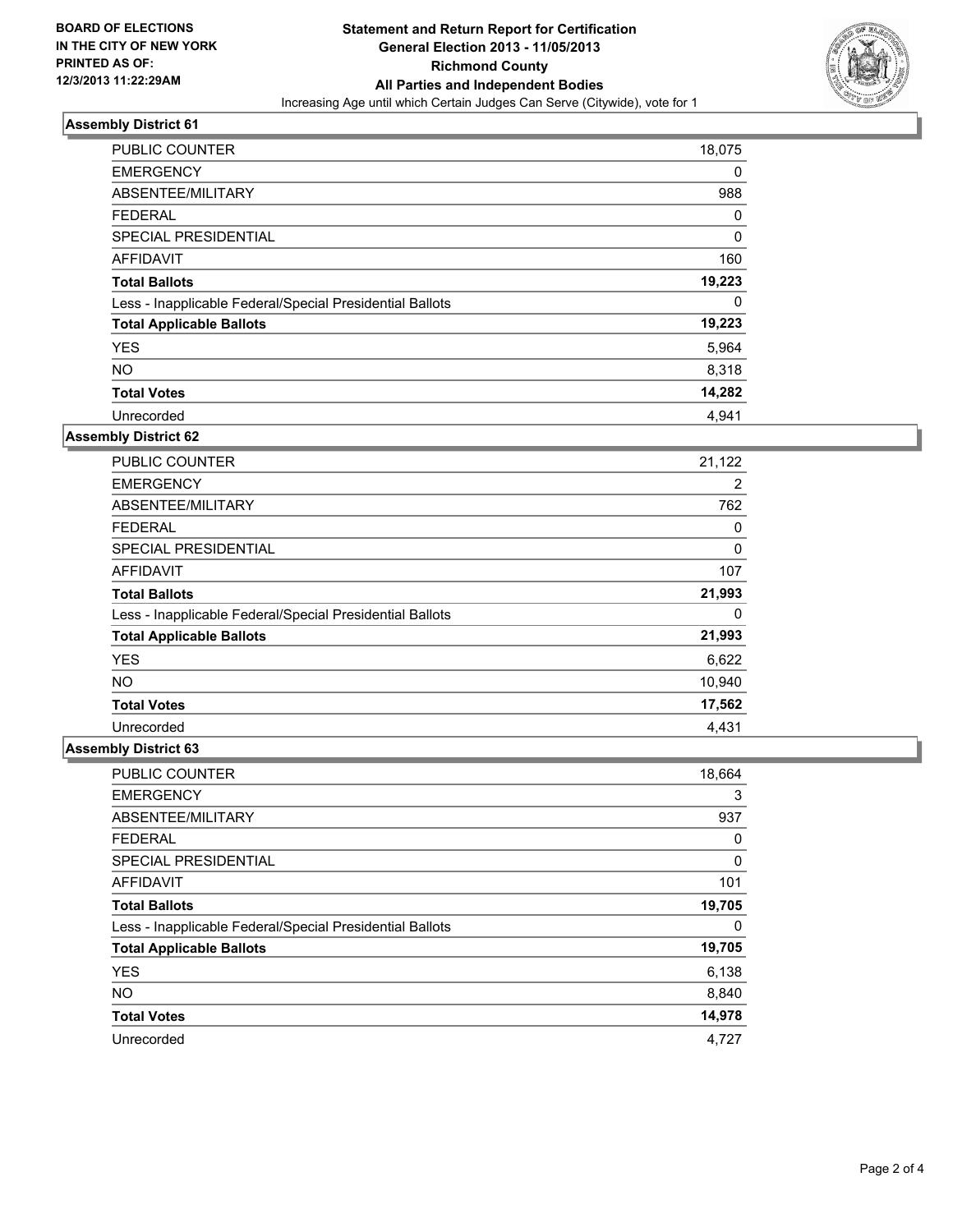

### **Assembly District 64**

| <b>PUBLIC COUNTER</b>                                    | 14,258 |
|----------------------------------------------------------|--------|
|                                                          |        |
| <b>EMERGENCY</b>                                         | 2      |
| ABSENTEE/MILITARY                                        | 755    |
| <b>FEDERAL</b>                                           | 0      |
| SPECIAL PRESIDENTIAL                                     | 0      |
| <b>AFFIDAVIT</b>                                         | 79     |
| <b>Total Ballots</b>                                     | 15,094 |
| Less - Inapplicable Federal/Special Presidential Ballots | 0      |
| <b>Total Applicable Ballots</b>                          | 15,094 |
| <b>YES</b>                                               | 4,492  |
| <b>NO</b>                                                | 7,039  |
| <b>Total Votes</b>                                       | 11,531 |
| Unrecorded                                               | 3,563  |